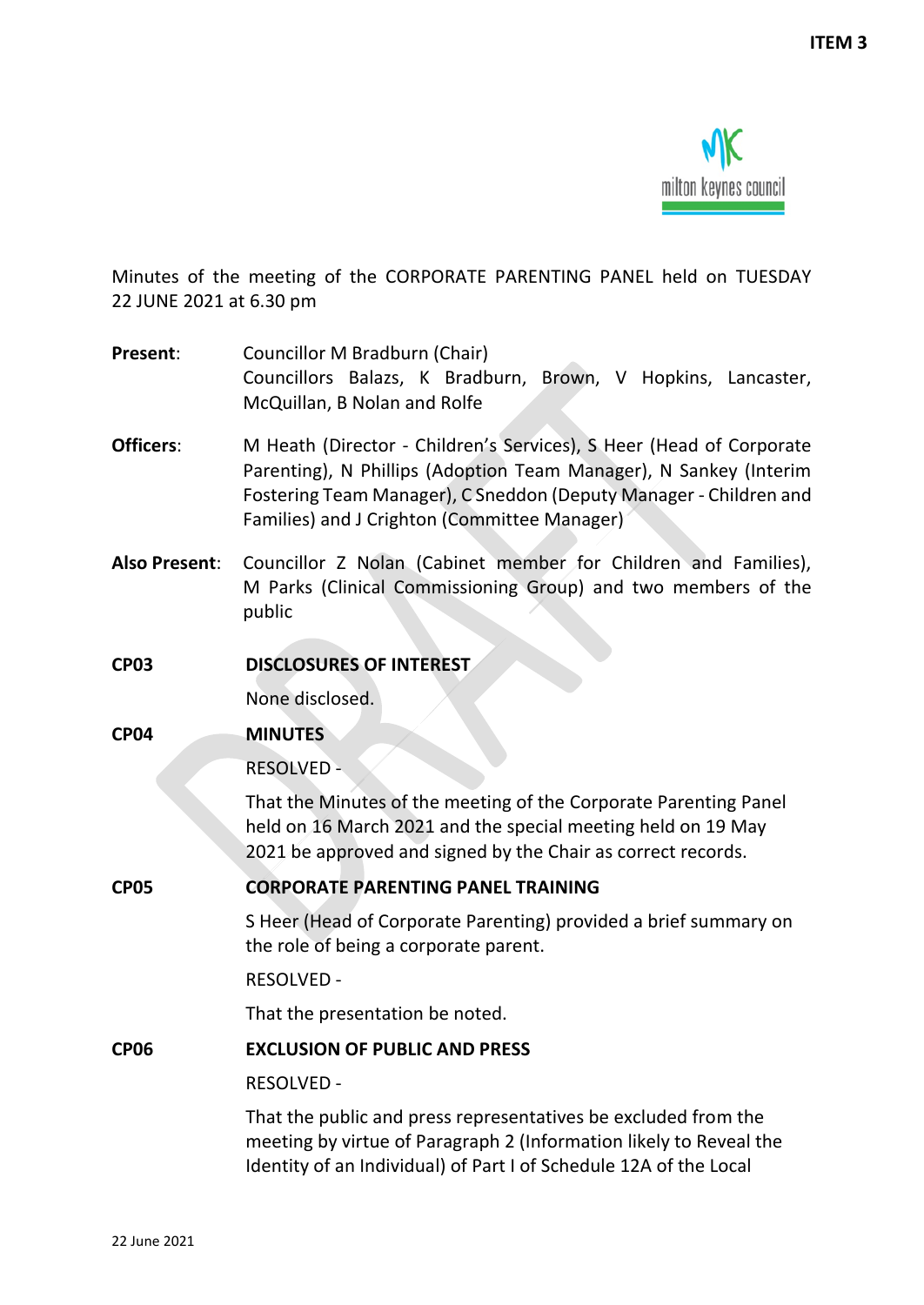Government Act 1972, in order that the Panel consider participation from a young person and foster carer.

### **CP08 VOICE OF THE CHILD AND FOSTER CARER**

The Panel received a summary from a young person on the experiences of being in foster care and the transition from being in care to independence.

RESOLVED -

That the participation of the young person and foster carer be noted.

THE YOUTUBE BROADCAST WAS RECOMMENCED.

### **CP09 ADOPTION ANNUAL REPORT**

The Panel received the Adoption Annual Report.

N Phillips (Adoption Team Manager) informed the Panel that, within the last six months, 22 children had had a plan for adoption approved and 24 children had successfully been matched and placed with prospective adopters.

The Panel noted that recruitment activity had improved with 28 families being recommended for approval.

It was reported there had been an increase in those who had requested access to adoption records; 47 applications had been completed for support funding; and virtual events had continued.

The Panel were informed that adoption panels would continue virtually for the foreseeable future. It was also noted that a minimum of 30 applications for adoption was a target for the forthcoming year together with a key focus on prospective adopters who could care for siblings and those with complex needs.

RESOLVED -

- 1. That the report be noted.
- 2. That the Panel receive a report from 'Connect Teens' at its meeting to be held on 8 December 2021.

# **CP10 CORPORATE PARENTING PANEL ANNUAL REPORT 2020/21**

The Panel received the Corporate Parenting Panel Annual Report 2020/21.

RESOLVED -

1. That the report be noted, and officers be thanked for the detailed report.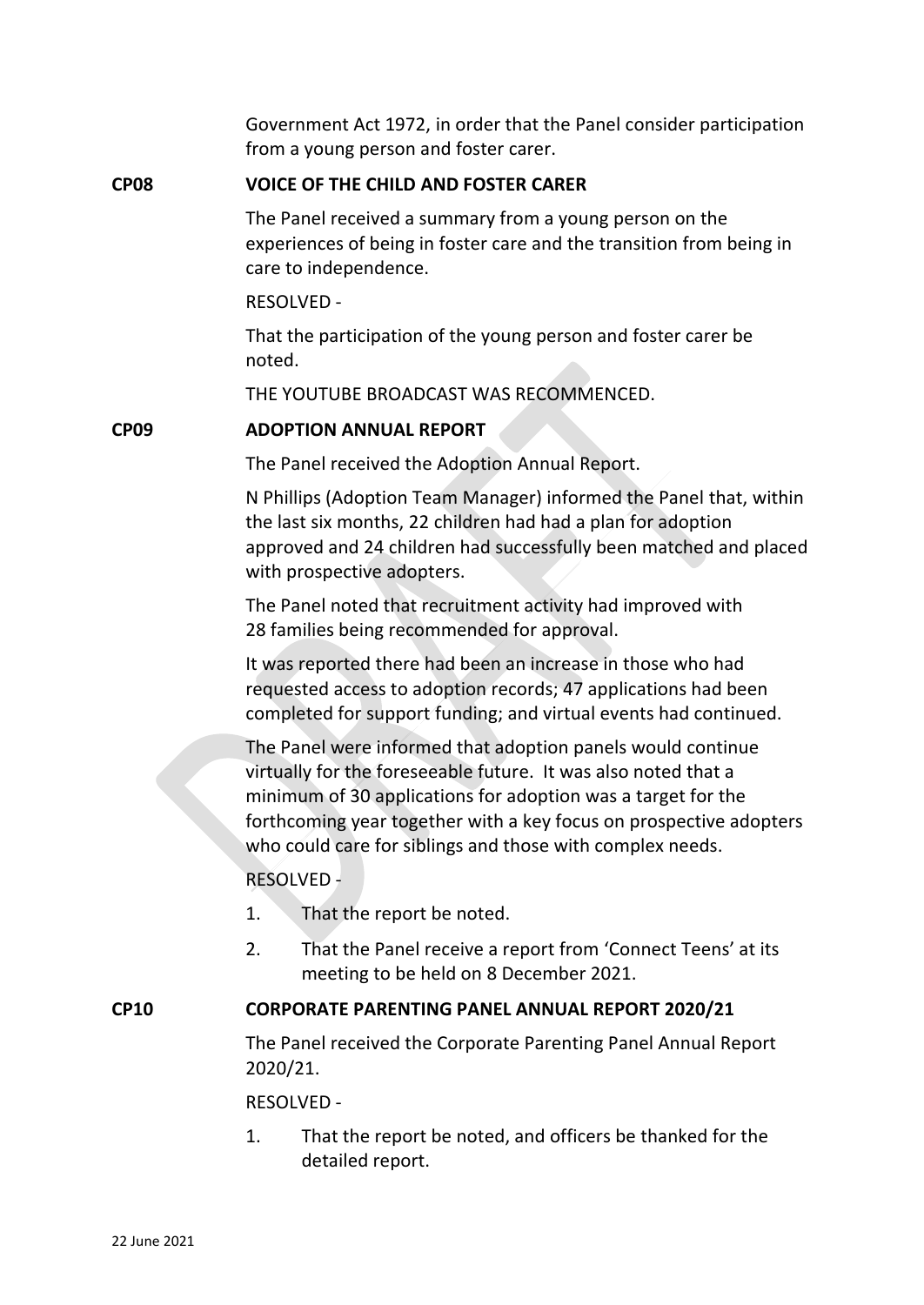- 2. That the Annual Report be presented to Full Council at its meeting to be held on 14 July 2021.
- 3. That feedback from the Pathway Plans audit, held in May 2021, be provided to the Children and Young People Scrutiny Committee at its meeting to be held on 9 September 2021.

# **CP11 VIRTUAL SCHOOL UPDATE - ANNUAL REPORT**

The Panel received the Virtual School Annual Report.

S Heer (Head of Corporate Parenting) informed the Panel that, after a difficult time for young people due to the pandemic, the Government had decided to award centre assessment scores to GCSE subjects.

The data provided for Milton Keynes had shown an improvement in the numbers of young people who had achieved GCSEs in English and maths combined.

The Panel noted that, during the pandemic, it had been difficult to monitor fixed term exclusions as some schools had encouraged those young people with behavioural issues to remain at home and undertake online education provided by the school.

It was noted that a percentage of children and young people had been placed in schools outside the Borough and there had been concern if the same provision of support was being offered to those placed in schools in Milton Keynes.

# RESOLVED -

- 1. That the report be noted.
- 2. That data on how many Milton Keynes children and young people are placed in schools outside of the Borough be provided to the Chair.

# **CP12 FOSTERING RESTRUCTURE BUSINESS CASE - MAY 2021**

The Panel received a report on the fostering restructure business case.

# RESOLVED -

That the report be noted.

# **CP13 FOSTERING RECRUITMENT REPORT 2021/23**

The Panel received the fostering recruitment report 2021/23.

N Sankey (Interim Fostering Team Manager) informed the Panel of the following: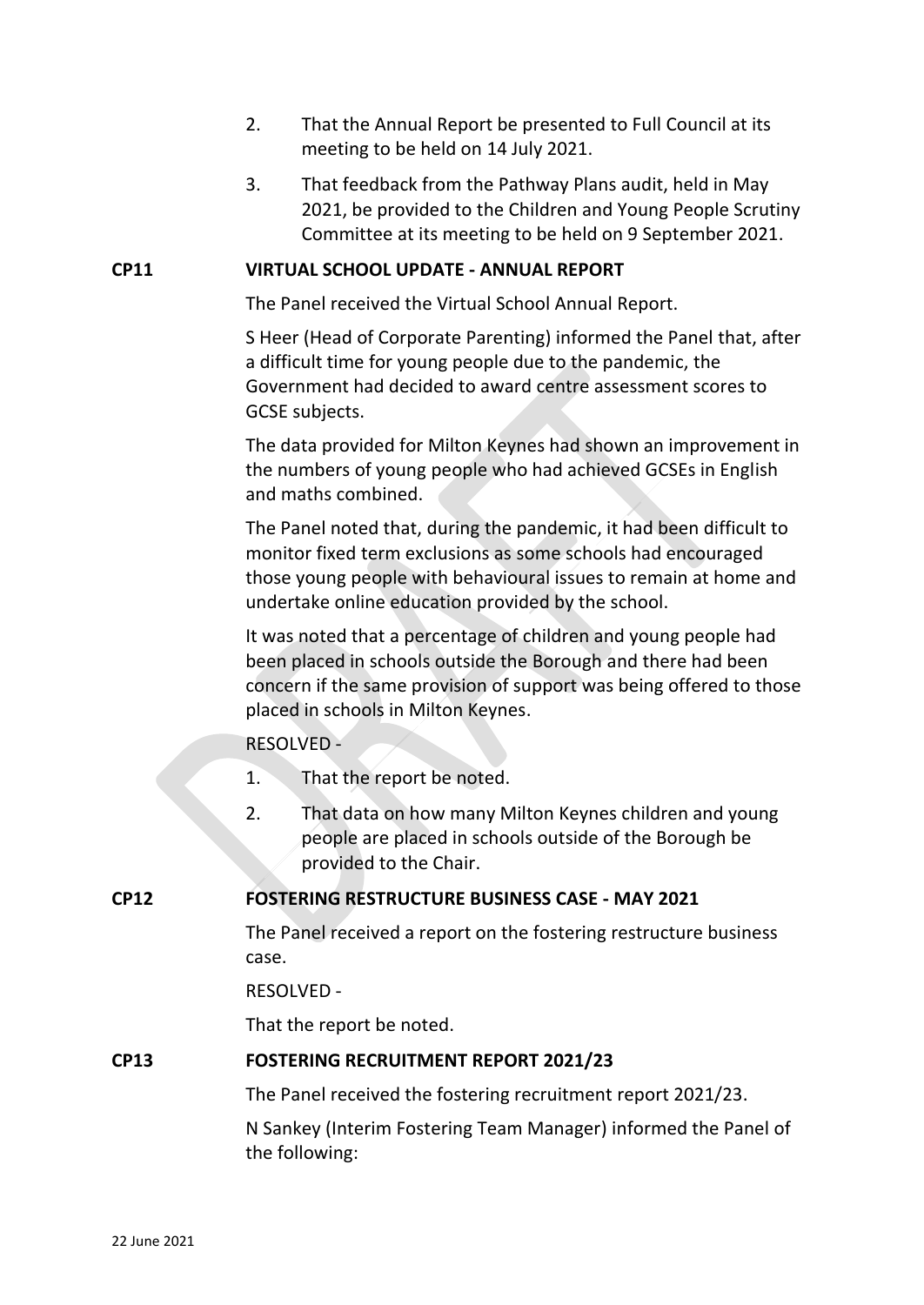- (a) the majority of carers were in the 50+ age bracket;
- (b) there had been a significant increase in the number of carers within the 40+ age bracket;
- (c) the number of carers were predominantly white;
- (d) the carer diversity had been increasing annually but the figure was still disproportionally lower than compared to white carers; and
- (e) there was a low representation from the LGBTQ community.

The Panel noted that, due to the impact of the pandemic, the number of children and young people being placed in care had decreased and there had also been a delay in Court throughputs.

It was reported there had been an increase in placement breakdowns as children and young people had struggled to adhere to Covid restrictions. There had also been carers who had been required to shield for periods of time which had resulted in an increase of placements outside the local authority.

The Panel noted 18 complaints had been received in the last year ranging from allegations, communication and finance concerns, of which:

- (a) six had been upheld;
- (b) six had been partially upheld; and
- (c) six had not been upheld.

Furthermore, 16 complaints had been dealt with at Stage 1 and two had been escalated to Stage 2.

RESOLVED -

That the report be noted.

### **CP14 CHAMPION MODEL UPDATE**

The Panel received an update on the Champion Model.

S Heer (Head of Corporate Parenting) informed the Panel the Model had been established to make a difference to children and young people. However, there was a need to re-introduce and promote the Model in order to maximise its full potential.

#### RESOLVED -

- 1. That the update be noted.
- 2. That an online meeting to discuss the Model be held with Panel members.